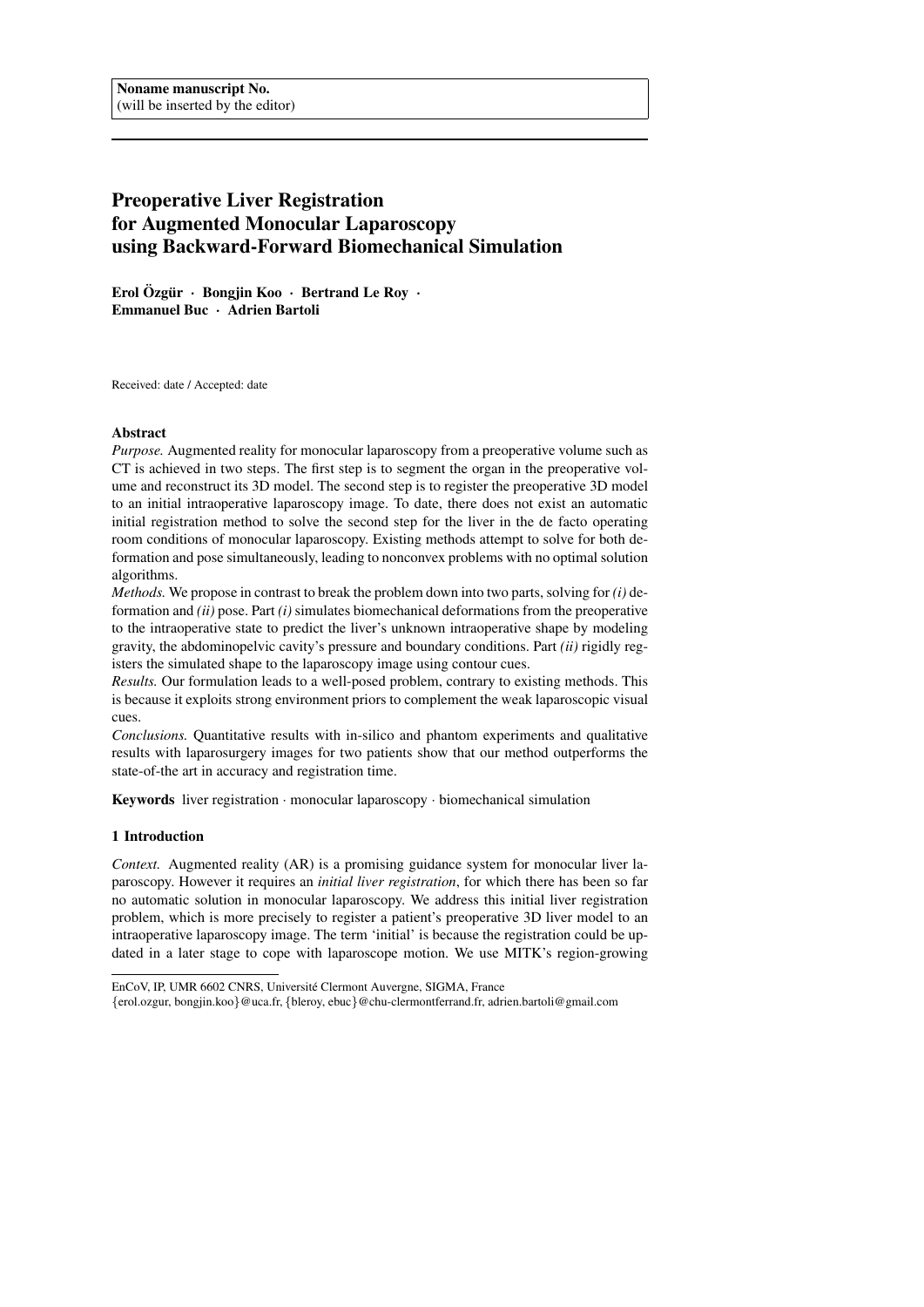tool [1] to segment and reconstruct the 3D liver model from the patient's preoperative CT volume. The 3D model contains the key anatomical parts such as the tumors and veins, necessary for AR guidance.

*The registration problem.* Initial liver registration in monocular laparoscopy is extremely difficult to solve. This is because the monocular laparoscope does not provide depth and thus the registration has to be a multimodal and volume-to-image one. Furthermore, the liver is deformed (due to gravity and the pneumoperitoneum) and only partially visible in the laparoscopy image. This implies that the visual cues constrain the registration only locally. Therefore, formulating registration based on only the visual cues from a laparoscopy image is likely to be ill-posed and to have multiple weakly constrained solutions.

*Existing work and remaining challenges.* The literature in image-guided surgery is substantial. We therefore focus our review on the initial registration problem in monocular laparoscopy. Several methods have been proposed to solve initial liver registration. Unfortunately, none of them works in de facto conditions of a monocular laparoscopy procedure [2, 3] but two recent semi-automatic methods [4, 5]. However, the methods [4, 5] still leave room for improvement. The method [4] takes neither gravity load nor the pneumoperitoneum pressure into account in registration. It computes registration using only the weak laparoscopy visual cues, which consequently degrades progressively in unseen parts of the liver. The method [5] takes only the pneumoperitoneum pressure into account in registration and requires a very good initialization to avoid local minima. From a gravity compensation viewpoint, all existing methods using a biomechanical model for registration in laparoscopy ignore the gravity load and use the biomechanical model reconstructed from a segmented preoperative CT as an undeformed and stressless reference model. Because this model is in fact gravity-loaded, running a laparoscopic pneumoperitoneum simulation with it as the reference model [5–8] generates inaccuracies. Only [9] compensates for the gravity load by reversing its direction before applying laparoscopic pneumoperitoneum simulation for surgical planning purposes. However [9] does not solve registration. From an optimization viewpoint, existing methods for the liver solve the initial deformable registration problem by optimizing for both deformation and pose in a single step using only the weak laparoscopy visual cues [4, 5]. This yields nonconvex problems, which cannot be solved unless a very good initialization is provided. From an automation viewpoint, this initialization requirement and also the laparoscopy image processing (*i.e.*, detection and recognition of anatomical landmarks and contours) make the current registration methods very unlikely to be automated in monocular laparoscopy.

There exist advanced methods which solve the initial registration automatically but were designed to work in different conditions from monocular liver laparoscopy. The method [10] requires multiple intraoperative images of a fully visible and rigid organ for rigid registration using the silhouette; the method [11] requires an intraoperative CT scan for rigid registration using shading; the method [12] requires multiple cameras for grabbing rigid views of the organ to build a silhouette-based visual hull for deformable registration, and provides results only for simulated data. We remark that depth-based methods using stereo such as [13, 14] form a vast part of the literature. Knowing depth greatly simplifies registration, as can be seen in [13, 14] and references therein. However, stereo is not commonly available in the current surgical theatres and hence we do not consider it available.

One of the current challenges in monocular liver laparoscopy is to exploit both the environment priors (gravity and the pneumoperitoneum) and the visual cues to improve registration.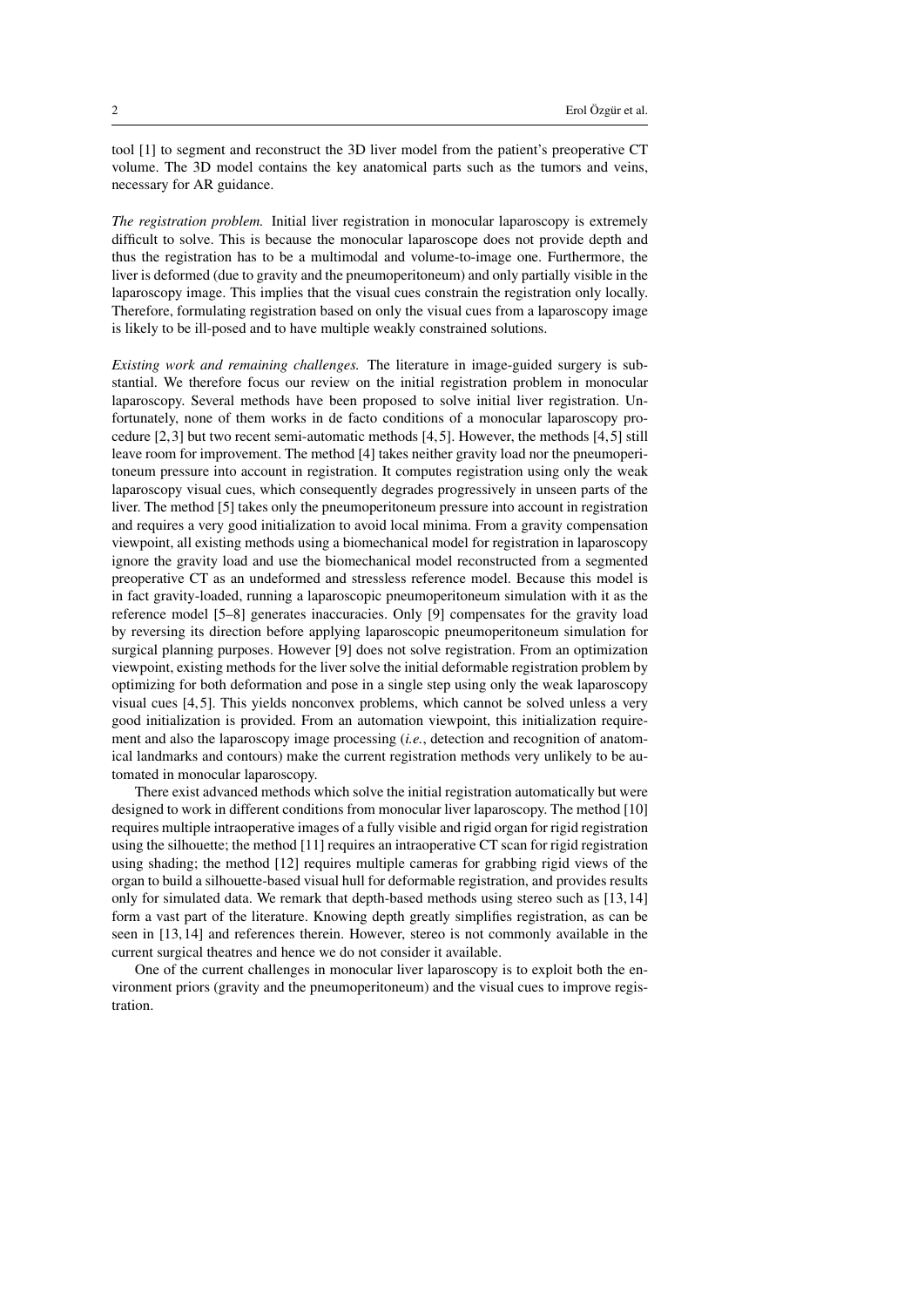*Proposed solution and experimental validation.* We propose a semi-automatic solution to the initial liver registration problem. Its inputs are the liver's preoperative 3D model and a single laparoscopy image. It thus complies well with monocular laparoscopy and exploits both the environment priors and visual cues. We formulate the deformable registration problem as two consecutive subproblems, solving for *(i)* deformation and *(ii)* pose. Both subproblems are well-posed and well-constrained. We solve subproblem *(i)* by simulating the biomechanical deformations between the preoperative and intraoperative states to predict the liver's unknown initial intraoperative shape. This requires us to simulate first the gravityless shape from the gravity-loaded preoperative 3D model in supine orientation and then the shape under pneumoperitoneum pressure and gravity-load in a reverse trendelenburg orientation. We then solve subproblem *(ii)* by registering rigidly the simulated shape to the input laparoscopy image using contour cues. These visual cues combine the liver's silhouette and a few curvilinear anatomical landmarks. They are marked on the input laparoscopy image by the user. Their corresponding location on the preoperative 3D model is then assigned automatically. The proposed solution is validated quantitatively with in-silico and phantom experiments and qualitatively with in-vivo laparoscopy images.

# 2 Methodology

# 2.1 Overview

We show in Figure 1 the pipeline of the proposed initial registration solution, whose six main stages are as follows. *(i)* We segment the liver and its surrounding structures such as the abdominal wall and the scanning table in the CT volume. The segmented liver forms a gravity-loaded shape. This shape defines a connected subset of  $\mathbb{R}^3$  which we tessellate and represent as a tetrahedral mesh. Following [15], each vertex is considered a particle with an associated mass. The liver's mass is computed by multiplying its volume with the human liver density  $\rho = 1020 \text{ kg/m}^3$  [16]. *(ii)* We compute the gravity direction from the scanning table's surface normal. *(iii)* We simulate backward to remove the gravity deformation from the segmented liver shape. *(iv)* We simulate forward to exert pneumoperitoneum pressure and gravity in reverse trendelenburg orientation. *(v)* We grab a maximally zoomed-out laparoscopy image and mark the liver contours. *(vi)* Finally, we compute the pose and augment the laparoscopy image.

It is critical to minimize the amount of time required in the OR and precompute as much results as possible, since before surgery computation time is virtually unlimited. Stages *(i)* to *(iii)* are obviously done in the preoperative step. However, in stage *(iv)* the reverse trendelenburg orientation required to define the gravity direction only becomes available at the time of surgery. Nonetheless, we know that it covers a range from  $0^{\circ}$  to  $30^{\circ}$ . We therefore propose to accelerate the registration by also solving *(iv)* in the preoperative step by varying the gravity direction with a  $1^\circ$  step and storing all results. This step size is reasonable due to the  $\pm 0.3^\circ$  uncertainty in angle measurement with a smartphone [17] and a small uncertainty that might exist on the patient's pose on a cushion-covered surgery table. Only stages *(v)* and *(vi)* need to be solved in the intraoperative step. In stage  $(v)$ , we do not need to compensate for the laparoscope movement, the breathing and the heartbeat, since the liver's contours are marked on a single grabbed image. The pose computation in stage *(vi)* uses the shape retrieved from the stored set of precomputed simulated shapes, using the smartphone's angle measurement.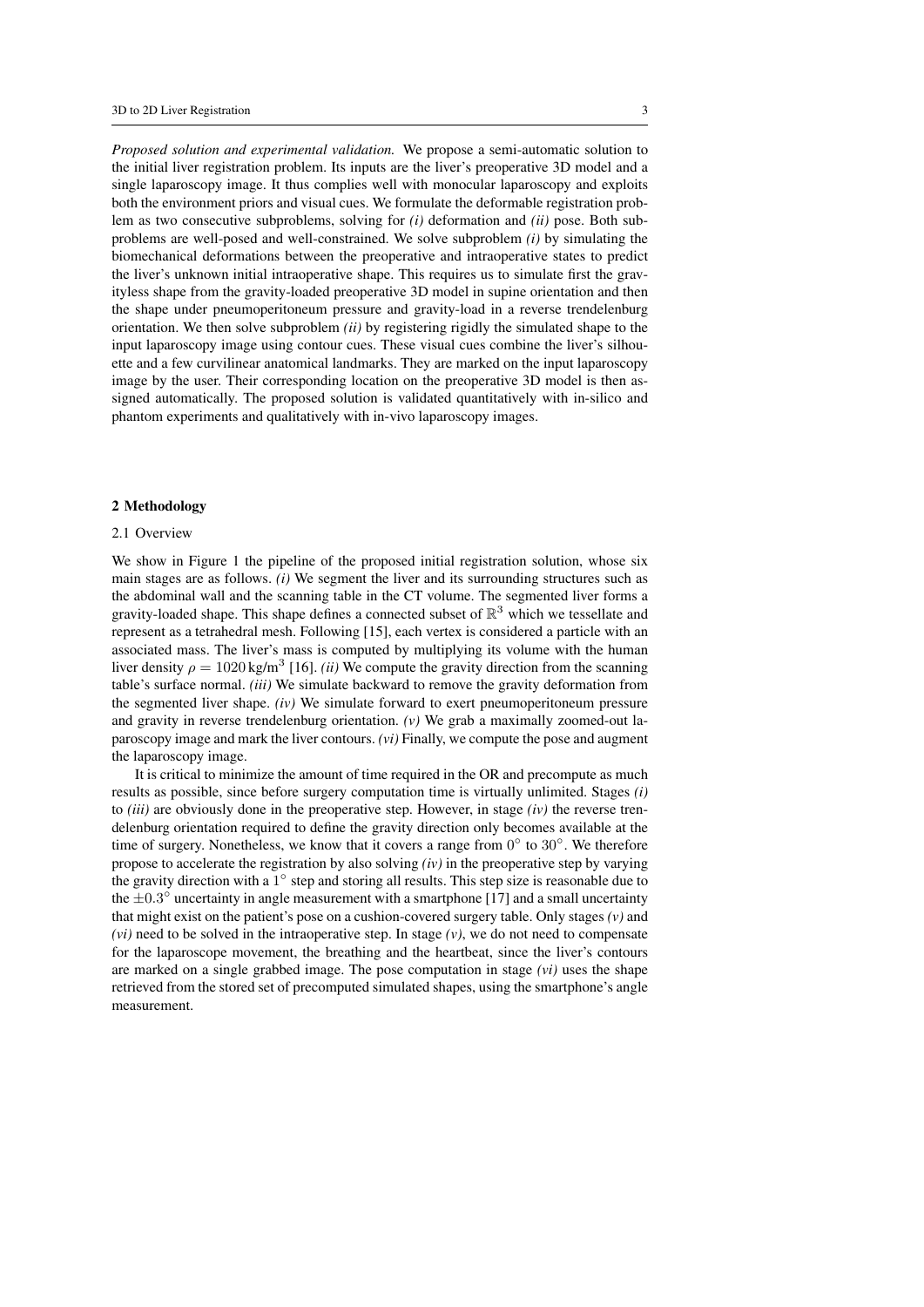

Fig. 1 Pipeline of the proposed initial liver registration and augmentation solution.

### 2.2 Backward-Forward Biomechanical Simulations

We describe our solution to stages *(iii)* and *(iv)* of the pipeline, corresponding to gravityless shape simulation and shape under gravity and pressure simulation, respectively.

### *2.2.1 Gravityless Shape Simulation*

*Proposed solution.* Gravityless shape simulation is a backward simulation problem. It can be solved by either analytical methods designed for a specific biomechanical model [18] or fixed-point iterative algorithms using forward simulations [19–22]. Both ways yield similar solutions [23]. We adopt a fixed-point algorithm because it handles biomechanical deformation models generically (Algorithm 1). The principle is to initialize the shape, simulate forward from it, and update the shape by comparing with the measured, gravity-loaded shape. We use the Neo-Hookean model. We set the human liver's mechanical parameters as 60 kPa for Young's modulus and 0.49 for Poisson's ratio. In Algorithm 1, line 02 performs a forward deformation simulation from the gravityless shape estimate using the known gravity forces and the boundary conditions. Forward deformation simulation is a solved problem. Therefore any FEM library can be used to implement the Simulate Deformation function. We use our own implementation of [15, 24]. Then, in Algorithm 1, lines 03 and 04 use the shape discrepancy  $\triangle \mathcal{M}$  to update the gravityless shape estimate. Finally, the algorithm stops when either a shape from the forward simulation converges to the gravity-loaded shape or the maximum number of iterations is reached. Convergence is assessed using the root mean squared (RMS) value of the shape discrepancy.

*Boundary conditions.* As boundary conditions, we constrain the depth of a set of points. The depth-constrained points are allowed to move in any direction but not deeper than where they initially were along the gravity direction. The depth-constrained points are chosen on the gravity-loaded preoperative 3D model's surface below a level and form a bathtub shape to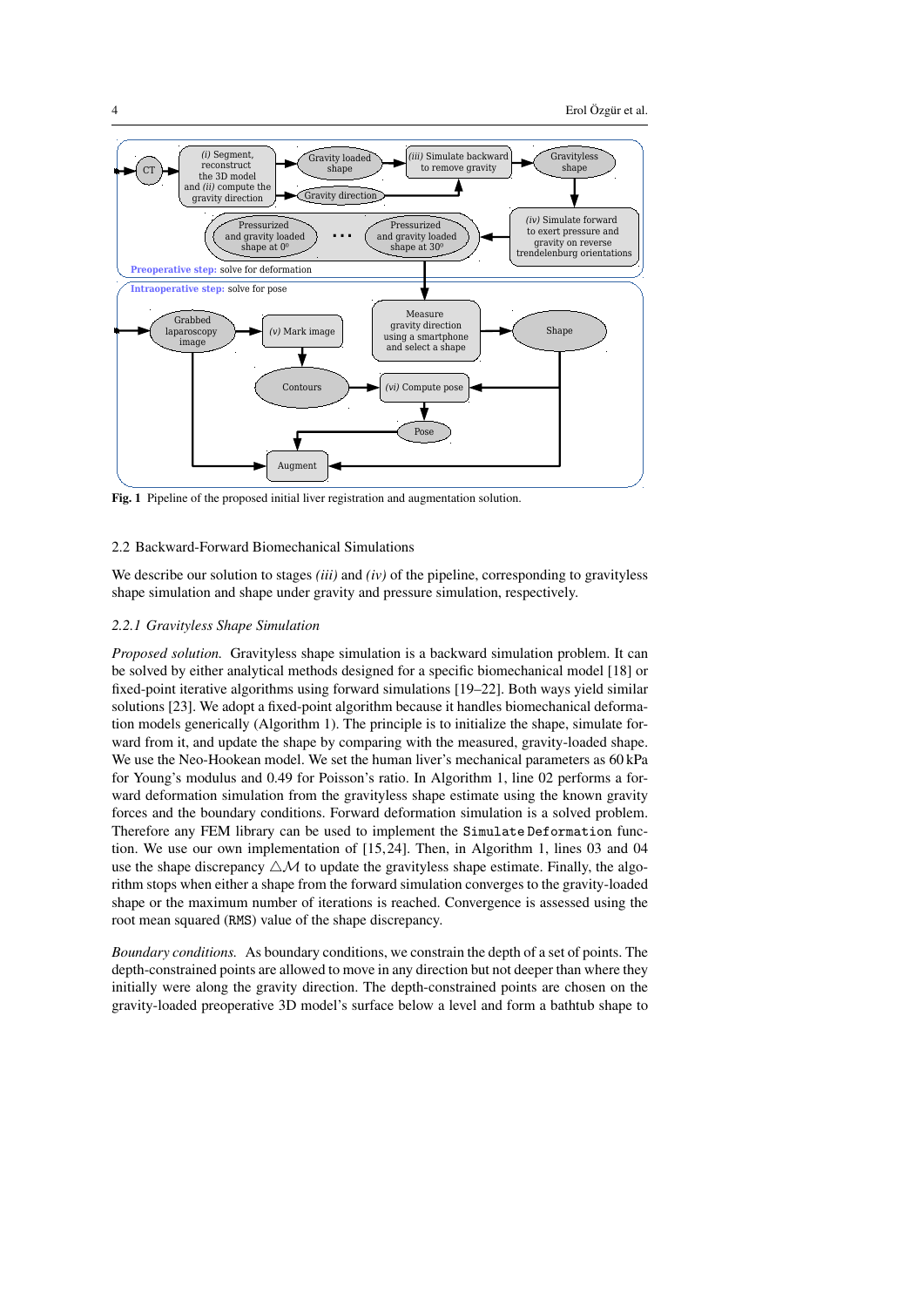Procedure: Gravityless Shape **Inputs:** Preoperative shape  $\mathcal{M}_G$ , gravity forces {  $f_q$  }, boundary conditions  $\beta$ **Output:** Gravityless shape  $\mathcal{M}_0$ 00:  $\mathcal{M}_0 = \mathcal{M}_G$ ,  $i = 0$ 01: while  $(i + + <$  maxiter) 02:  $\widehat{\mathcal{M}}_{\mathrm{G}} =$  Simulate Deformation  $(\mathcal{M}_0, \{\mathbf{f_g}\}, \mathcal{B}, \mathcal{M}_{\mathrm{rest}} = \mathcal{M}_0)$ 03:  $\Delta M = M_G - \widehat{M}_G$ 04: if  $(RMS(\triangle M) > \epsilon)$  then ,  $\mathcal{M}_0 = \mathcal{M}_0 + \triangle \mathcal{M}$ , else, break, end  $05:$  end

Algorithm 1: Fixed-point iterative algorithm for estimating the gravityless shape. We use the boundary conditions  $\mathcal{B} = \{$  depth constraints}, a precision threshold  $\epsilon = 10^{-3}$  m and a maximum number of iterations maxiter = 10.  $M_{\text{rest}}$  represents the reference unstressed shape for the forward deformation simulation.

prevent the model falling freely under the forward gravity simulation. This gives the model enough flexibility to reach its gravityless shape. This is the shape that would be naturally taken by the liver in an unconstrained environment. Figure 2 shows an example.



Fig. 2 The left image shows an axial CT slice (viewed from head-to-feet) with the segmented liver (red) and its depth-constrained surface (dashed green) below the horizontal white line, and the gravity direction (green arrow orthogonal to the scanning table's flat surface). The middle image shows the simulated gravityless shape (red opaque) viewed over the gravity-loaded shape (transparent) and the gravity direction (arrow). The right graph shows the evolution of RMS( $\triangle \mathcal{M}$ ) versus the iteration of Algorithm 1. The gravityless liver shape seen in this figure corresponds to patient-A in §4.3.

### *2.2.2 Shape under Gravity and Gas Pressure Simulation*

*Proposed solution.* Shape prediction under gravity and gas pressure is a forward simulation problem. It is solved in the preoperative step for a range of orientations able to express the possible surgical setups (Algorithm 2). The abdominal cavity is initially pressurized to 15 mmHg for safe trocar placement. The pressure is then lowered to the standard operating value of 12 mmHg. In Algorithm 2, line 02 computes the particles' pressure forces for the current shape estimate of the liver and line 03 performs one time-step of forward deformation simulation using the given forces and boundary conditions. As in the backward simulation of  $\S2.2.1$ , we use our own implementation of  $[15, 24]$  for the Simulate Deformation For One Time Step function. If the simulation has not converged,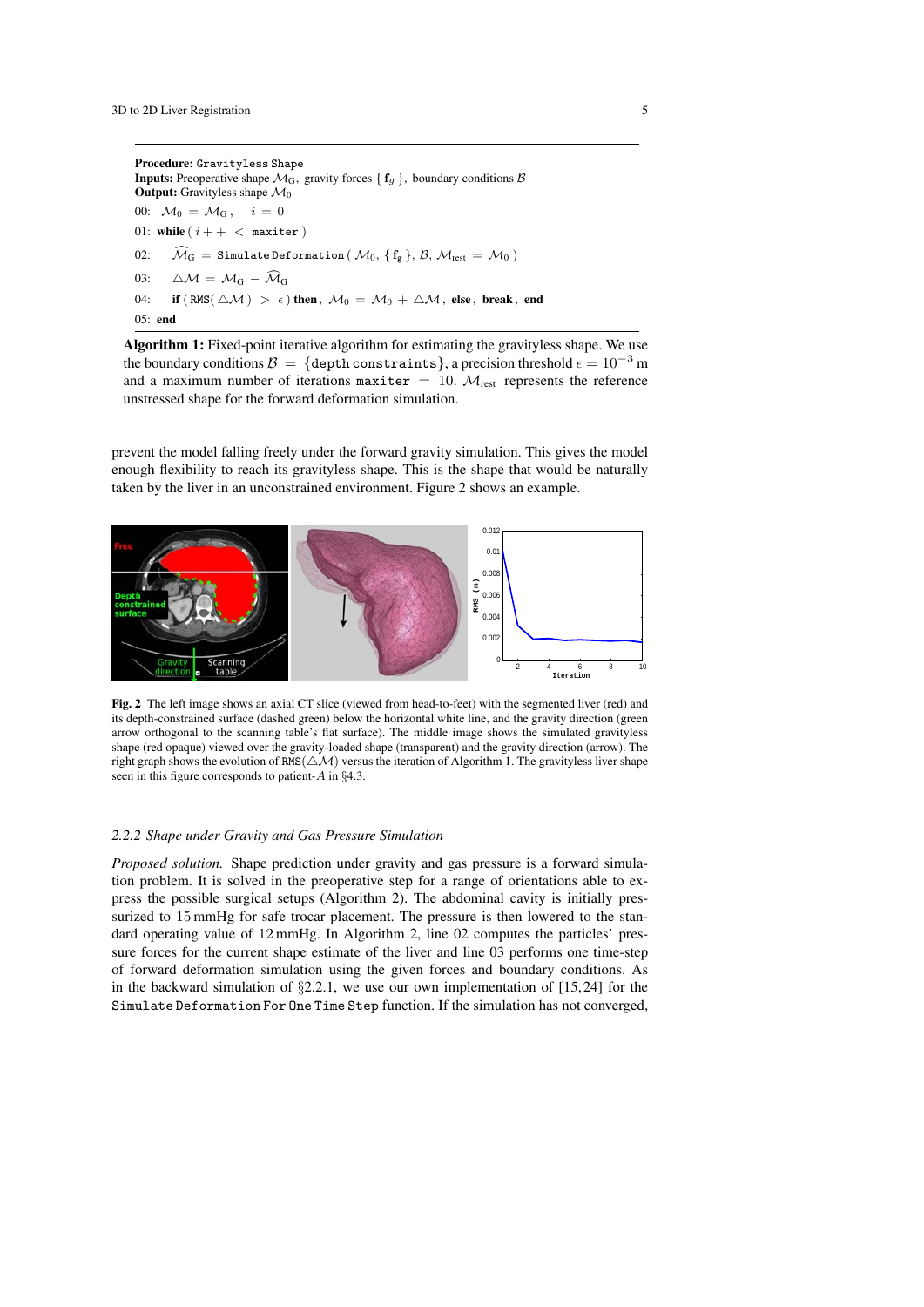line 05 updates the liver shape. Finally, Algorithm 2 stops when either the simulation converges or the maximum number of iterations is reached.

```
Procedure: Initial Intraop Shape
Inputs: Gravityless shape \mathcal{M}_0, gravity forces { f_g }, gas pressure p, boundary conditions \betaOutput: Initial intraoperative shape M
00: \mathcal{M} = \mathcal{M}_0, i = 001: while (i + + < maxiter)
02: \{f_n\} = Compute Particles Pressure Forces (M, p)
03: \tilde{\mathcal{M}} = Simulate Deformation For One Time Step (\mathcal{M}, \{f_p + f_g\}, \mathcal{B}, \mathcal{M}_{rest} = \mathcal{M}_0)04: \wedge M = \widehat{M} - M05: if (RMS(\triangle \mathcal{M}) > \epsilon) then, \mathcal{M} = \widehat{\mathcal{M}}, else, break, end
06: end
```
Algorithm 2: Algorithm for estimating the initial intraoperative shape with gas pressure  $p = 12$  mmHg and boundary conditions  $B = \{$  plane constraint  $\}$ . We use a precision threshold  $\epsilon = 10^{-6}$  m and a maximum number of iterations maxiter  $= 10^3$ .  $\mathcal{M}_{\text{rest}}$ represents the reference unstressed shape for the forward deformation simulation.

*Boundary conditions.* The abdominal cavity packs the soft organs compactly and allows them to slide past each other. In the cavity, the liver's lower visceral surface sits perfectly like a hat on top of the other organs. We have observed that, in a pressurized abdominal cavity, after the liver is separated from its falciform ligament, it gains enough mobility to float over the other organs. In order to observe and understand this phenomenon, we respectively pressurized, de-pressurized and re-pressurized the abdominal cavity between about 5 mmHg and 12 mmHg. This generated a tide-like motion of the liver within a few centimeters, as can be seen in Figure 3. Therefore, as boundary conditions, we let the simulated liver freely deform and slide on a plane. This plane represents roughly the contact surface between the liver and the other organs. We obtain the plane as the best fit to the visceral contact surface of the gravityless preoperative 3D liver model.

#### 2.3 3D Pose from 2D Contours Computation

We describe our solution to stage *(vi)* in the pipeline. Matching points automatically between the textureless preoperative 3D model and an input laparoscopy image is an unsolved problem. Consequently, we face a 3D pose computation problem from a single 2D image in the absence of point correspondences. However, we can count on liver contour correspondences (the silhouette and the ridge and falciform ligament contours) which can be quickly established semi-automatically between the image and the preoperative 3D model following [4]. We then run an iterative closest point (ICP) algorithm to solve the 3D pose of the model from these correspondences (Algorithm 3). In Algorithm 3, line 02 computes the 3D model contours corresponding to the marked image contours; line 03 projects the 3D model contours onto the image; line 04 computes the closest 3D-2D point pairs between the projected 3D model contours and their corresponding marked image contours; line 05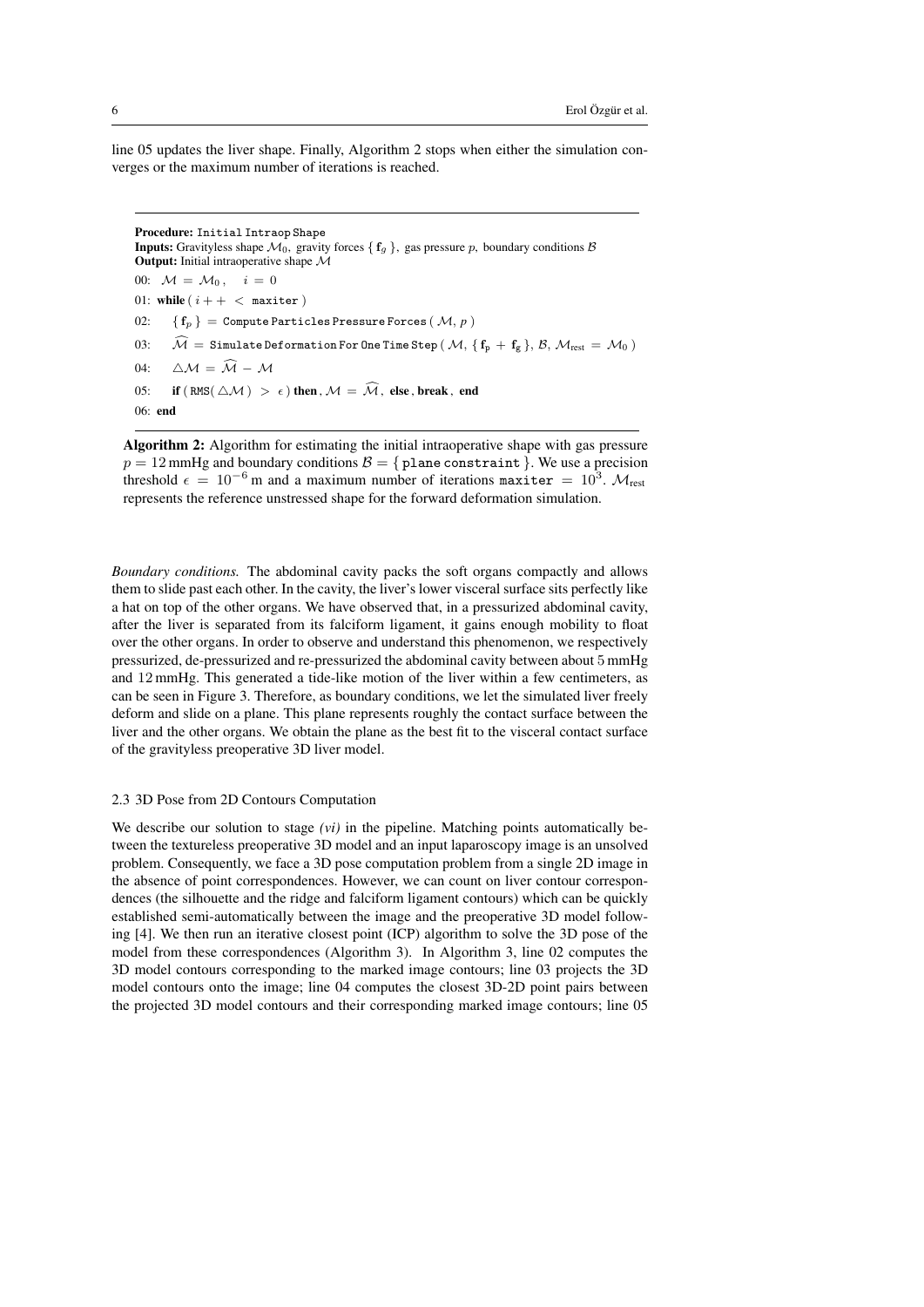

Fig. 3 Liver deformation at a 12 mmHg pressure (left), at about 5 mmHg (middle) and again at a 12 mmHg pressure (right). We observed that the liver floats up (middle) or sinks down (right) up to a few centimeters with respect to its surrounding structures. We marked the same piece of contours on the liver (white dashed) and the stomach (green dashed) for each image to ease the observation of displacements. The arrows show the liver's displacement direction.

```
Procedure: 3D Pose from 2D Contours
Inputs: Initial intraoperative shape M, marked image contours { c_{\text{image}}, labels }
Output: Registered shape M
00: i = 001: while (i + + < maxiter)
02: \{C_{\text{model}}\} = Compute 3D Contours (M, labels)
03: \{c_{\text{model}}\} = Project 3D Contours (\{C_{\text{model}}\})04: \{P_{\text{model}}, p_{\text{image}}\} = \text{Closed Point Pairs } (\{c_{\text{model}}\}, \{c_{\text{image}}\}, \text{labels}, \{C_{\text{model}}\})05: \mathcal{T} = Compute Pose (P_{model}, p_{image}, 'perspective-n-point algorithm')
06: \widehat{\mathcal{M}} = Update Model (\mathcal{T}, \mathcal{M})07: \Delta M = \widehat{M} - M08: if (RMS(\triangle \mathcal{M}) > \epsilon) then, \mathcal{M} = \widehat{\mathcal{M}}, else, break, end
09: end
```
Algorithm 3: Pose computation from 3D-to-2D contour correspondences. We use a precision threshold  $\epsilon = 10^{-6}$  m and a maximum number of iterations maxiter = 20. A label ∈ {silhouette, ridge, falciform ligament} indicates the type of a marked curve.

computes the best pose between these 3D-2D point pairs using the perspective-n-point algorithm [25]; and in lines 01 to 09, the while loop iterates until the pose converges or the maximum number of iterations is reached.

### 3 Experiments

### 3.1 Compared Methods

We compare our method with deformable [4] and rigid [2] registration, referred to as deformable and rigid, respectively. Both deformable and rigid use directly the segmented preoperative 3D model in registration and thus do not exploit environment priors.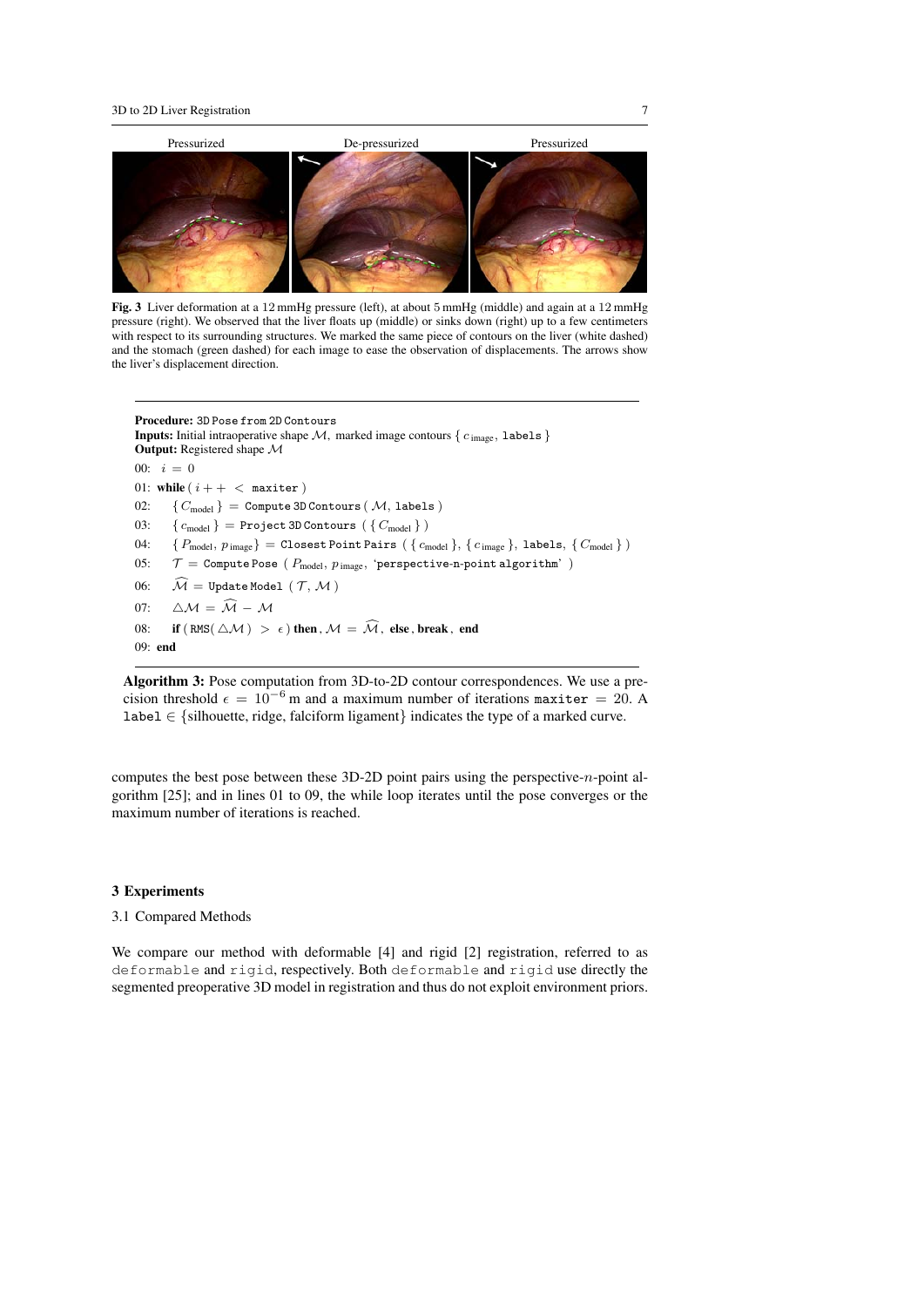# 3.2 Validation

We provide the following experiments to validate the proposed initial liver registration method: *(i)* quantitative in-silico experiments using patient-A's segmented liver model from their preoperative CT scan, *(ii)* quantitative phantom experiments, and *(iii)* qualitative invivo experiments with patients  $A$  and  $B$ 's laparosurgery images.

# *3.2.1 Quantitative In-silico Experiments*

*Setup.* Regardless of how different the compared registration methods are, there exist two important factors which may directly affect their accuracy: the initialization of the preoperative 3D liver model and the visibility of the patient's liver in the laparoscopy image. We therefore conducted two sets of quantitative simulations to evaluate these. First, we evaluated the convergence of the registration algorithms under seven different initial poses of the preoperative 3D model while the visibility of the contours was kept fixed. Second, we evaluated the convergence of the registration algorithms under four different visibility levels of the contours while the initial pose of the preoperative 3D model was kept fixed. To be able to evaluate the registration quantitatively, we assumed ideal conditions where the patient's liver model is deformed only under the known gravitational force, pneumoperitoneum pressure at 12 mmHg and the boundary conditions. We used these deformed shapes as ground-truth and rendered their synthetic images to form the input laparoscopy images. Registration accuracies were expressed as RMS of the errors (RMSE) between the corresponding points of the ground-truth shape and the registered shapes. We also remark that in quantitative simulations deformable does not exploit the approximate end points of the ridge contour as correspondences.

*Registration accuracy versus pose initialization.* An insufflated abdominal cavity forms an encapsulated space for the liver. In this space, an approximate automatic initialization for the liver pose can be computed from the preoperative radiological data as in [4]. In this automatic initialization, it is assumed that the laparoscope's keyhole is located near the belly button and the laparoscope is directed at the patient's liver. Consequently, the liver is located approximately in the center of the laparoscope's field of view. This field of view's major radius does in practice not exceed 10 cm and the automatic initialization falls easily into it. We therefore progressively increased the displacement perturbations from the ground-truth with a step of  $1\%$  magnitude and up to 7%, and evaluated convergence. Results are presented in Figure 4. A 1% magnitude perturbation in Figure 4 corresponds to a 1 cm translation and 10° of rotation about a random axis.

*Registration accuracy versus contour visibility.* A piece of the liver's silhouette is always visible on the upper convex diaphragmatic surface while the rest is usually occluded by the other organs and fat. A piece of the liver's ridge contour between its convex and concave parts is always visible on the lower part while the rest is usually occluded by the liver itself, other organs and fat. The falciform ligament might be partially visible or not visible at all. One can observe these instances in Figures 3 and 8. We therefore started convergence simulations with an initial piece of silhouette (less than half of the full silhouette) from the upper convex surface and an initial piece of ridge contour (less than half of the full ridge perimeter) from the lower part. We then progressively decreased the visibility level of these pieces of contour and evaluated convergence performance. Results are presented in Figure 5.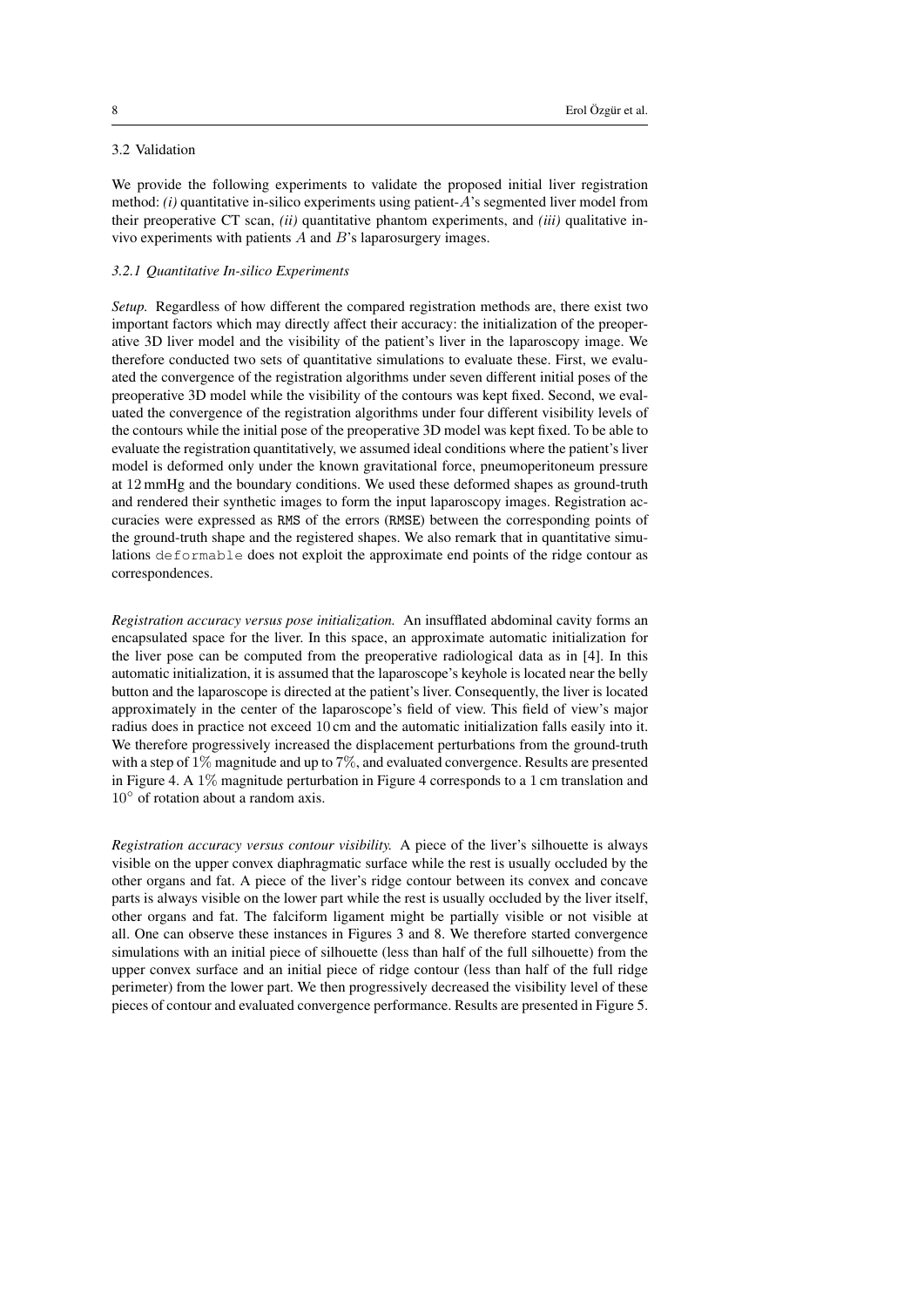#### *3.2.2 Quantitative Phantom Experiments*

We simulated the deformation induced by the pneumoperitoneum pressure on a patient's gravityless preoperative 3D liver model. We then 3D printed out the mold of the deformed 3D liver model to eventually create its silicone phantom. We placed the phantom in a different pose compared to preoperative CT scanning, in order to obtain a realistic gravity-induced deformation, similarly to the reverse trendelenburg position. The resulting ground-truth shape was then acquired by structured-light 3D scanning using a turntable (DAVID SLS-3 3D Scanner). The ground-truth shape thus encodes both gravity and pneumoperitoneum deformation. Figure 6 shows the steps of the phantom dataset preparation. The ground-truth shape's top part has less visibility in the camera and the bottom part was mostly occluded during scanning. Therefore, it has two holes, one on the top and one at the bottom. Figure 7 shows the registration results of the compared methods.

# *3.2.3 Qualitative In-vivo Experiments*

We compared our registration solution to existing methods qualitatively for in-vivo laparosurgery images of two patients,  $A$  and  $B$ . The laparoscopes used for patients  $A$  and  $B$  were calibrated using images of a checkerboard and Agisoft's Lens software. The laparoscopes' focal lengths were 992 pixels for patient-A and 932 pixels for patient-B.

*Patient-*A*.* Figure 8 shows the segmented model from the CT volume, an input image and a control image of patient-A for qualitative comparison of the registrations. The control image shows the liver with the same deformation but from a different viewpoint. The left-most half of the control image reveals a part of the liver which is unseen in the input image. Patient- $A$ was aligned at a 20° reverse trendelenburg orientation and undergoing a right hepatectomy. Results of patient-A are presented in Figure 9.

*Patient-*B*.* Figure 10 shows the segmented model from the CT volume, an input image and a control image of patient-B. Patient-B was aligned at a 15 $^{\circ}$  reverse trendelenburg orientation and undergoing a segmentectomy 6. For patient- $B$ , we did not have a control image with the same liver deformation but a similar deformation from a different viewpoint. The slight difference in deformation is due to an instrument lifting the liver in the lower part of the control image. Results of patient-B are presented in Figure 11.

# 3.3 Registration Uncertainty

We provide an optimistic estimate, and thus a lower bound, on the registration uncertainty. In our experiments, the quantifiable uncertainties arise from three main sources: *(i)* the voxel size in the CT volume, *(ii)* the technique used for liver segmentation and 3D model reconstruction from the CT volume and *(iii)* the imprecision of contour localization in the laparoscopy image. We now quantify the uncertainties of these sources. A typical CT voxel size used in preoperative scanning is  $0.5 \text{ mm} \times 0.5 \text{ mm} \times 1 \text{ mm}$ . This introduces a positional uncertainty of approximately  $u_i \approx \pm 1.2$  mm. We assume that there exists a systematic error of 1% in the volume segmentation and 3D model reconstruction techniques for the liver shape. This introduces a positional uncertainty of approximately  $u_{ii} \approx \pm 2.5$  mm, considering that the average dimensions of an adult human liver is 10 cm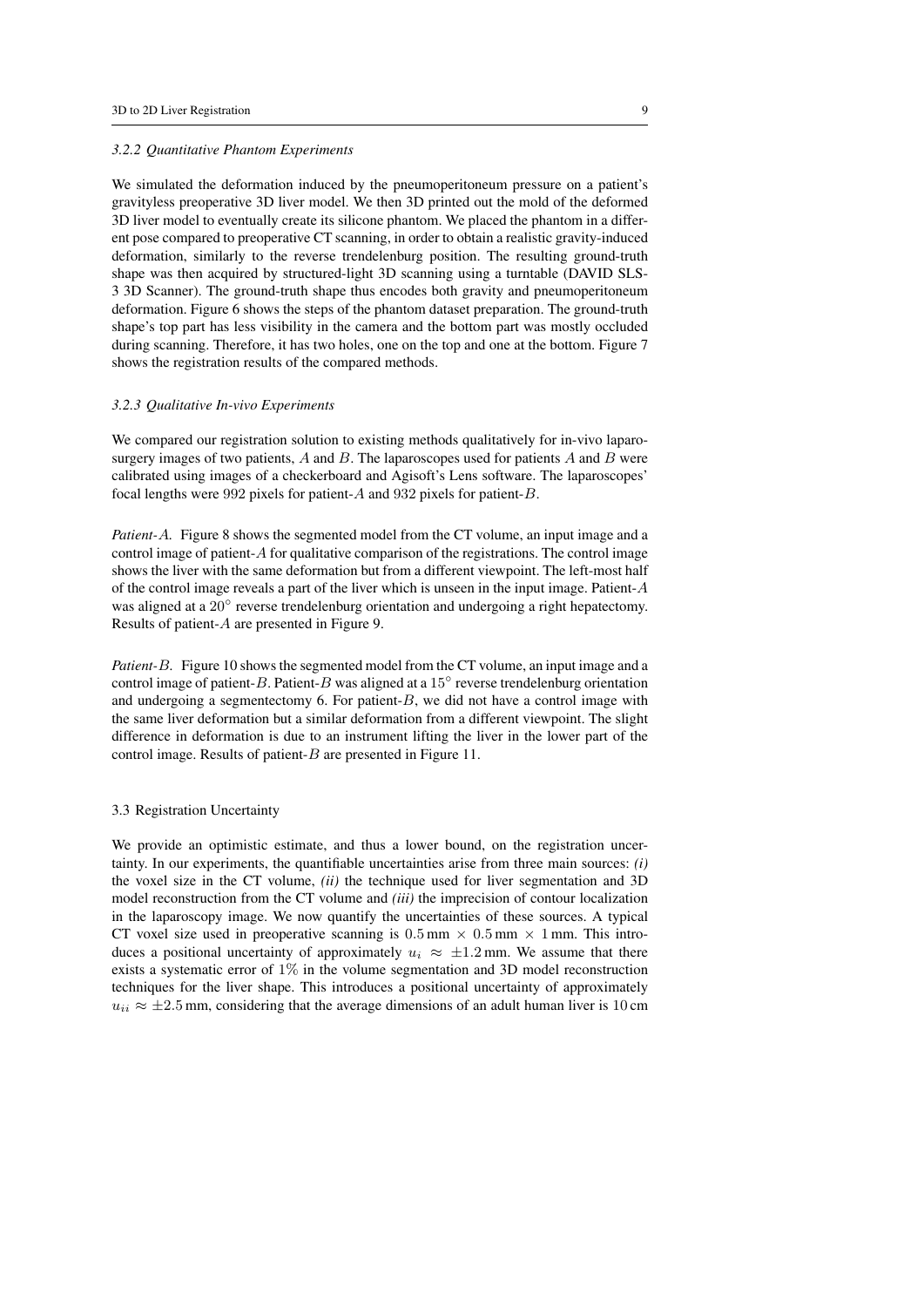$\times$  15 cm  $\times$  20 cm. We assume that there exists a systematic error of 1% in contour localization in the typical laparoscopic surgery setting. This introduces a positional uncertainty of approximately  $u_{iii} \approx \pm 2$  mm, considering a maximally zoomed-out laparoscope whose focal length is around 1000 pixels, image size is  $1920 \times 1080$  pixels, and visualizing the liver at a distance of approximately 10 cm. Finally, adding these uncertainties in quadrature yields approximately  $u_q \approx \pm 3.5$  mm uncertainty on the registration accuracy, where  $u_q = \sqrt{u_i^2 + u_{ii}^2 + u_{iii}^2}$ . We remark that there also exist other sources of uncertainties. These are due to the imprecisions of gravity direction measurement, the elastic model (homogeneous tissue, isotropic behavior, generic parameter values) used to simulate the liver's deformation and the boundary conditions.

# 4 Results

# 4.1 Quantitative Results for the In-silico Experiments

*Registration accuracy versus pose initialization.* We observe in Figure 4 that all methods are rather insensitive to initialization within the laparoscope's field of view, and that ours is consistently and substantially more accurate.



Fig. 4 Quantitative comparison of registration. The left image shows the ground-truth shape with the marked contours. The right graph shows the RMSE versus initial pose perturbation.

*Registration accuracy versus contour visibility.* We observe in Figure 5 that the accuracy of all methods gently degrades with an increasing level of occlusion and that ours remains more accurate.



Fig. 5 Quantitative comparison of registration. The left image shows the ground-truth shape with the marked contours and their visibility field of view circles. From the largest to the smallest, the field of view circles occlude approximately 10%, 20% and 30% of the marked contours, respectively. The right graph shows the RMSE versus contour occlusion level.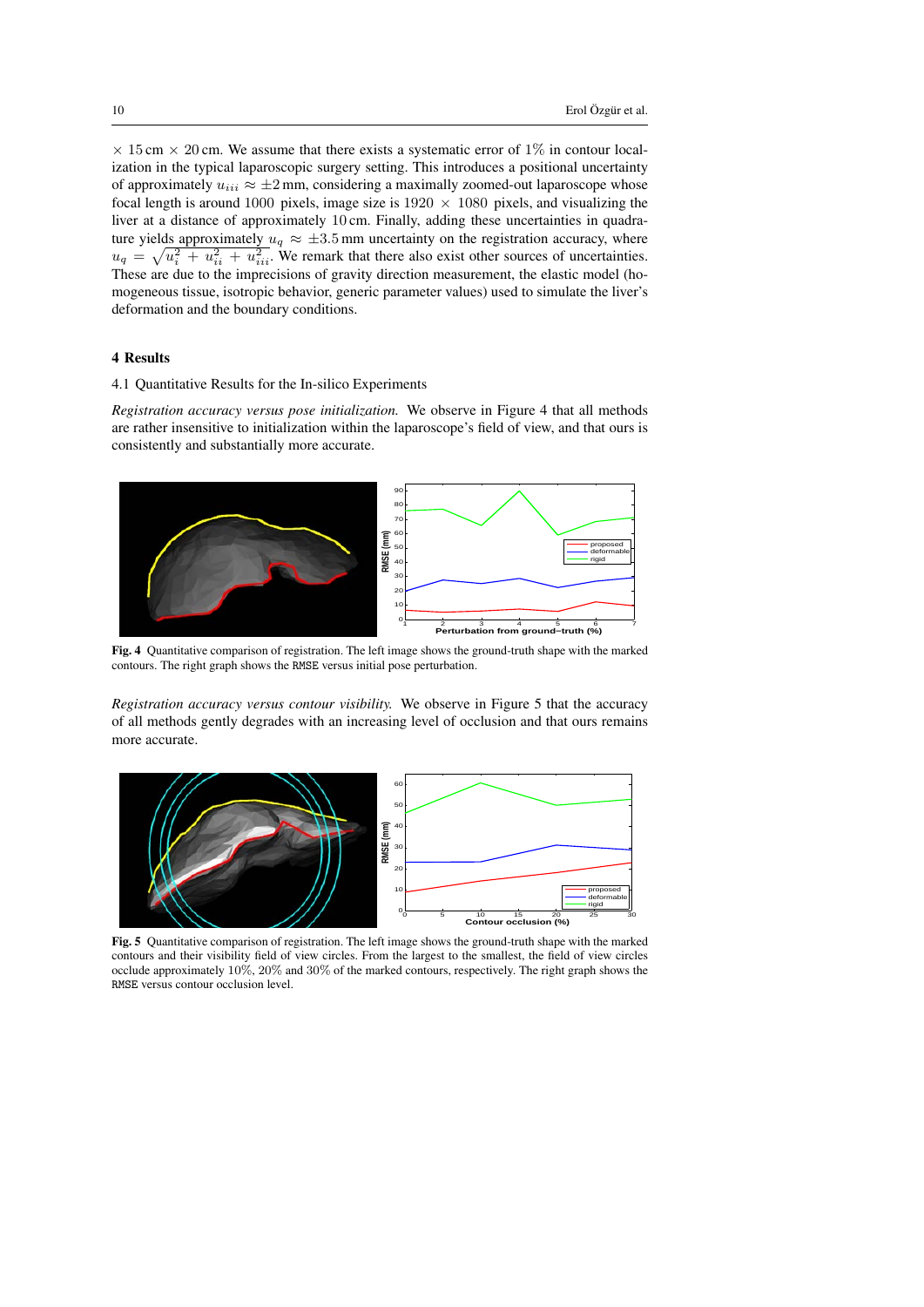*Registration time.* We report the computation time for the main loop of each method. Both rigid and the proposed registration methods take about 45 seconds on average, while deformable [4] takes about 150 seconds on average.

### 4.2 Quantitative Results for the Phantom Experiments

We observe in Figure 7 that the proposed method registers better on the lower part of phantom on the input and it has lower 3D errors than deformable and rigid. The proposed method's minimum, maximum and average 3D errors are 0.1 mm, 33.6 mm and 11.2 mm (stdv. 5.7 mm), respectively. deformable's minimum, maximum and average 3D errors are 0 mm, 38.6 mm and 13.4 mm (stdv. 7.1 mm), respectively. rigid's minimum, maximum and average 3D errors are 0.1 mm, 43.2 mm and 18.9 mm (stdv. 9.3 mm), respectively. We also observe in Figure 7 that the depth error for all the methods increases away from the phantom's silhouette. This is explained by the fact that the silhouette gives a strong registration constraint, whose influence naturally decreases with an increasing distance to it. Though all the methods present this common trend, ours remains consistently more accurate.



Fig. 6 The silicone phantom's mold, scanning setup and an input image with marked contours for testing the compared methods.



Fig. 7 The first row shows the registration for the compared methods. The second row shows the colormapped 3D errors (mm) from different viewpoints on the ground-truth shape measured with respect to the registered shapes in terms of the closest point distances.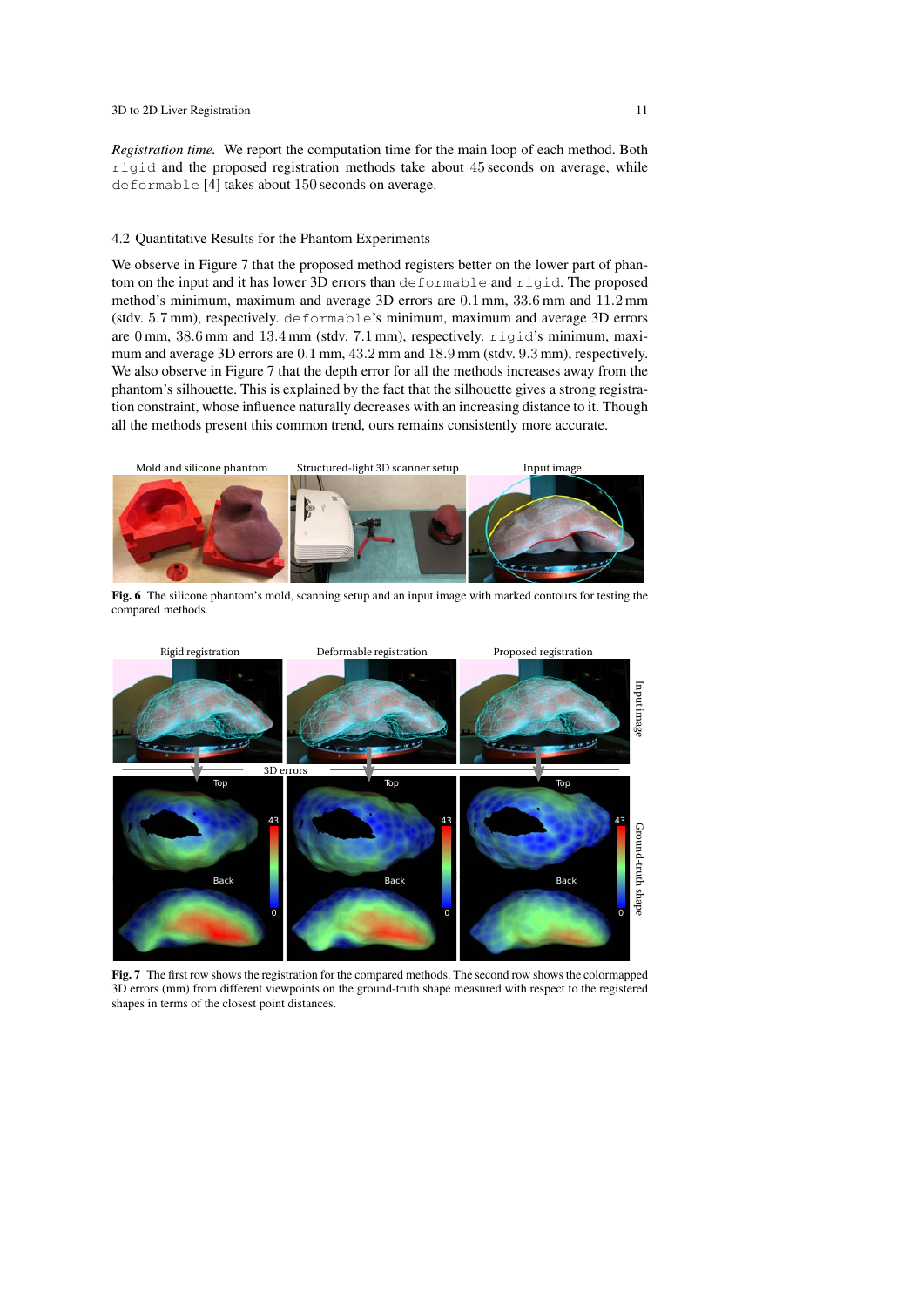## 4.3 Qualitative Results for Laparosurgery Images

*Patient-*A*.* In the first row of Figure 9, we observe that the proposed registration and deformable match the observation well. On the other hand, in the second row, we observe that the proposed registration covers substantially better the deformation of the unseen part. This is because deformable optimizes the deformation using only the input image, which contains no information about the unseen part and therefore constrains the shape weakly and locally. In contrast, ours optimizes the deformation using the strong environment priors (pneumoperitoneum pressure and gravity) which constrain the shape globally. In this case, rigid was significantly worse.



Same deformation

Fig. 8 Patient-A. The segmented liver model with the tumor (yellow) from the CT volume, an input image and a control image for qualitative comparison of the registrations. The control image shows the liver with the same deformation from a different viewpoint.



Fig. 9 Patient-A. Qualitative comparison of in-vivo registrations for the images seen in Figure 8. On the input image, both deformable and the proposed registration look convincing. In the second row, we check the quality of the registered shapes by rigidly aligning them to the control image.

*Patient-*B*.* Figure 11 shows in the first row the results of rigid, deformable and the proposed method on the input image and in the second row the rigid alignment of the registered shapes on the control image. On the input image, we see that both deformable and the proposed registration match the observed shape to a good extent, which are satisfying results. rigid matches worse than the others in the rightmost side of the input image. On the control image, it is difficult to tell which method is better than the other. Nonetheless, the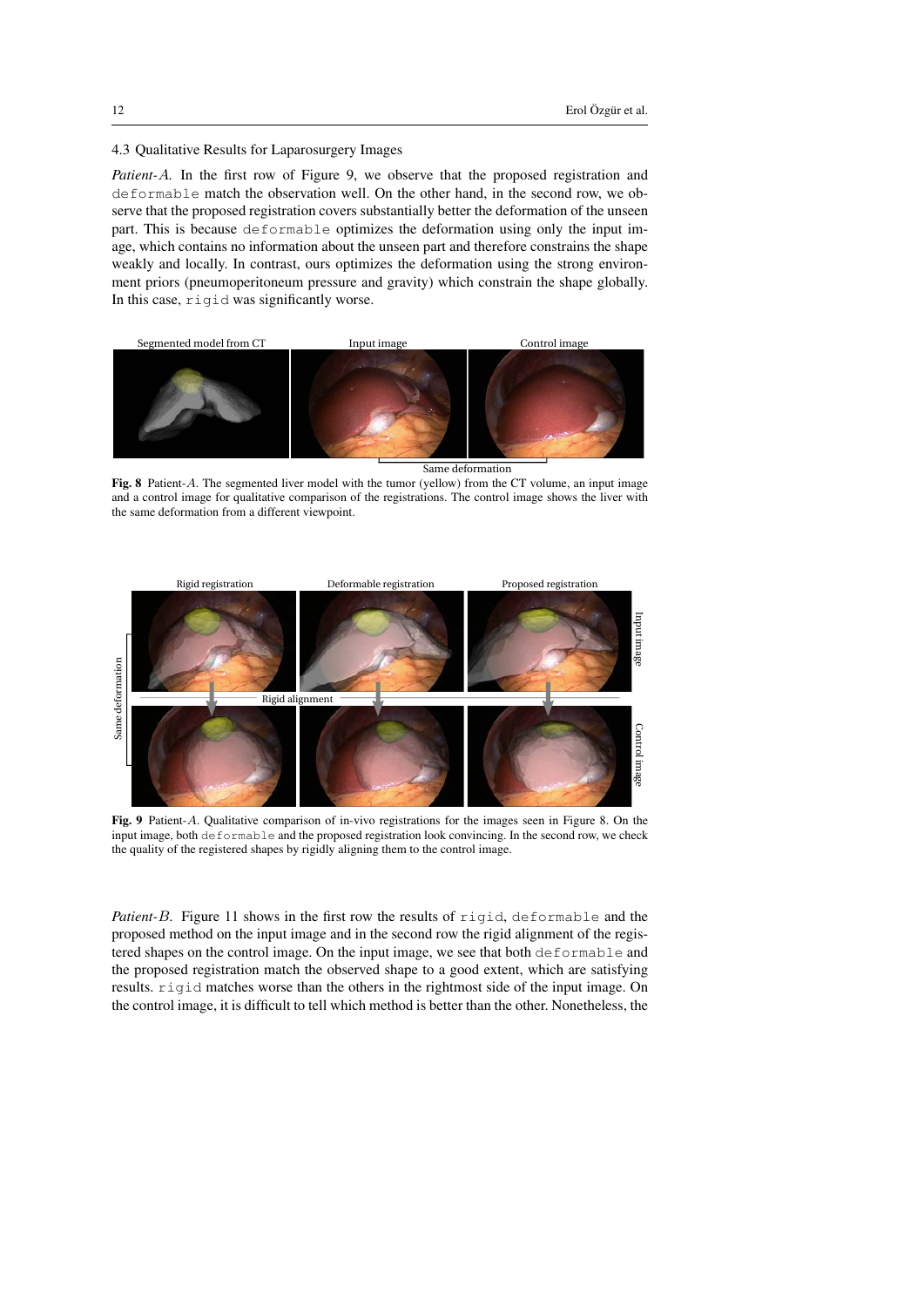proposed registration's shape matches well overall, except for the lower part of the image where the slight deformation occurred.



Similar deformation

Fig. 10 Patient-B. The segmented liver model with the tumor (yellow) from the CT volume, an input image and a control image for qualitative comparison of the registrations. The control image shows the liver with a similar deformation from a different viewpoint.



Fig. 11 Patient-B. Qualitative comparison of in-vivo registrations for the images seen in Figure 10. On the input image, both deformable and the proposed registration look convincing. In the second row, we check the quality of the registered shapes by rigidly aligning them to the control image.

# 5 Discussion

*About the boundary conditions.* The accuracy of the proposed solution depends on the boundary conditions used in the forward simulation given in Algorithm 2. The identification of these boundary conditions in liver deformation simulation is very difficult [26] and still forms an open problem. The difficulty comes from the imprecise localization of the liver's ligament connections in the preoperative CT images, the ligaments' unknown soft behavior and the liver's unknown mobility space. Furthermore, all these are patient-specific. However, we showed that the proposed solution using even a simple approximation of these conditions has the potential to beat the state-of-the-art. We therefore emphasize the importance of the *identification of boundary conditions in liver deformation simulation* for future research. Learning-based methods are also attractive for this problem [6]. However, they raise the problem of collecting enough data, which are known to be scarce.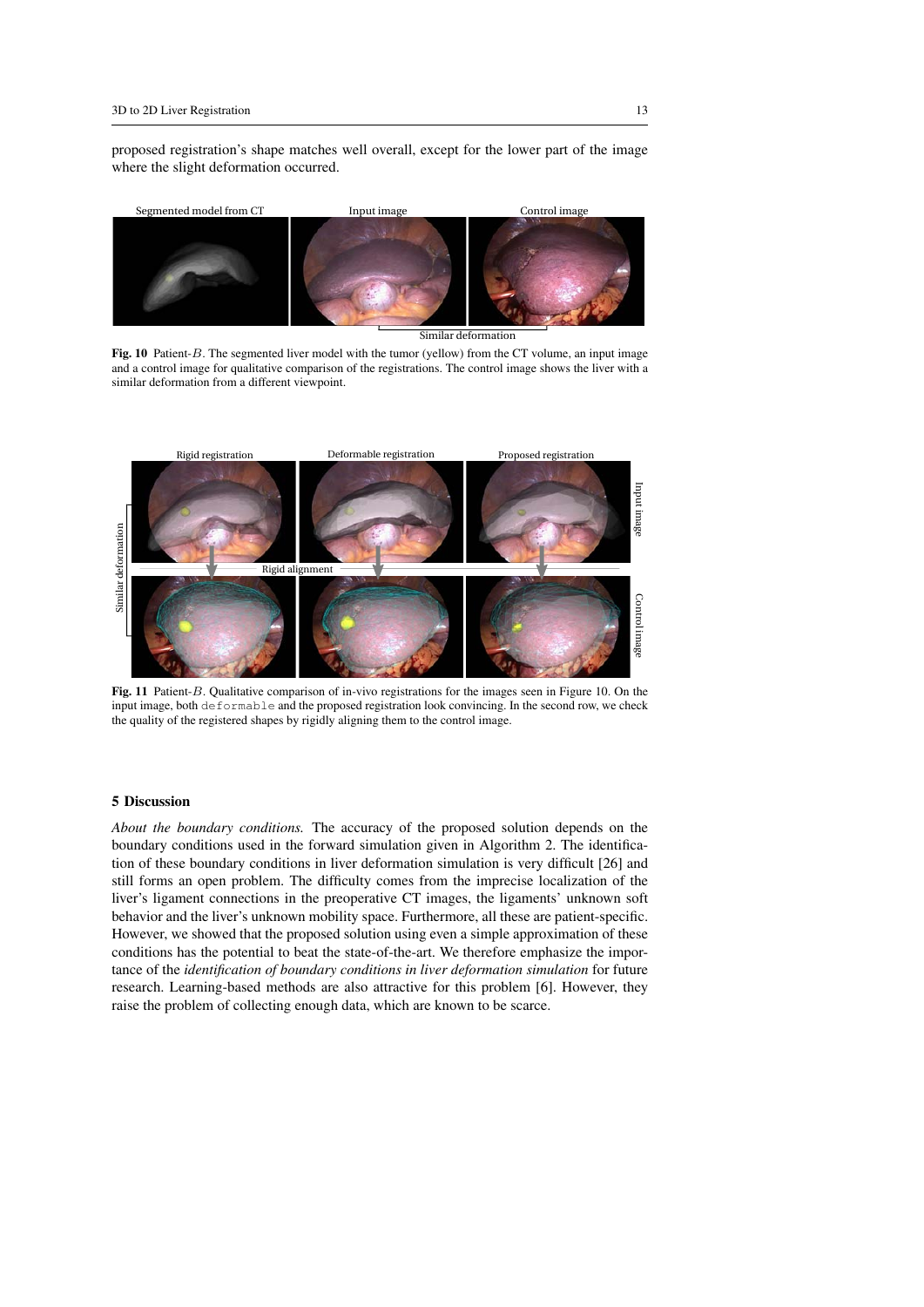*Impact of the proposed method.* The proposed method breaks the initial liver registration problem down into the deformation simulation and pose estimation subproblems. This has two important impacts. First, the proposed method is robust to initialization far from the solution. Second, it allows one to compensate the gravity-load in monocular laparoscopic liver registration in the de facto OR conditions for the first time. The gravity-load has not been compensated by previous liver registration methods, because it is not possible to know the gravity direction in the laparoscope's coordinate frame when both the deformation and pose are optimized simultaneously.

*Integration into the standard OR.* The proposed method is a semi-automatic solution. It requires one to perform two manual tasks during surgery: *(i)* measuring the surgery table's tilt angle and *(ii)* outlining the liver's contour on the laparoscopy image. Once the two tasks are performed, the method has all the inputs it needs to produce a solution automatically in 45 seconds. It is possible to perform the manual tasks in the surgical work flow relatively fast. Task *(i)* can be performed by an assistant using either a smartphone or an accelerometer once the patient's position is fixed at the very beginning of surgery. Therefore it is completely unobtrusive to the surgeon. Task *(ii)* requires an assistant under the surgeon's supervision to interact with a screen using either a mouse or, if the screen is tactile, their finger. In the mouse case, the assistant clicks a sparse set of points on the liver's partly visible and smooth contours to mark them in the image. Such contours on the laparoscopy images are observable in Figures 3, 8 and 10. For instance, the liver's visible upper silhouette requires clicking about 10 points. The ridge contour also requires clicking about 10 points. The falciform ligament requires clicking only 2 to 3 points and sometimes may not be visible. It takes the assistant about 30 seconds on average to mark the liver's contours by clicking in the laparoscopy image. In the tactile screen case, the surgeon sweeps their finger on the liver's contours to mark them in the laparoscopy image. This is usually a lot faster than clicking. Overall the surgeon spends less than 2 minutes to produce an augmented laparoscopy image. The proposed method has the potential to speed up surgery by revealing the internal anatomy of the liver before resection takes place.

#### 6 Conclusion

We have proposed to formulate the initial liver registration problem in monocular laparoscopy as two well-posed successive subproblems: deformation simulation in the preoperative step and pose computation in the intraoperative step. Consequently, we have been able to provide a better constrained and faster solution compared to the state-of-the-art. This is the first solution which compensates the gravity load in liver registration. Contrary to others, the proposed solution can be adopted directly in the de facto OR conditions. As future research, we shall (*i*) study the boundary conditions for the forward-simulation algorithm, (*ii*) push further the in-vivo quantitative evaluation of registration, (*iii*) improve registration by iterating between the deformation simulation and pose computation stages and updating the boundary conditions in order to minimize contour overlap errors on the laparoscopy image, and (*iv*) explore deep learning approaches to automate contour marking.

Conflict of Interest: The authors declare that they have no conflict of interest. Ethical approval: All procedures involving human participants were in accordance with the ethical standards of the institutional and/or national research committee and with the 1964 Helsinki declaration and its later amendments or comparable ethical standards.

Informed consent: Informed consent was obtained from the patients included in the study.